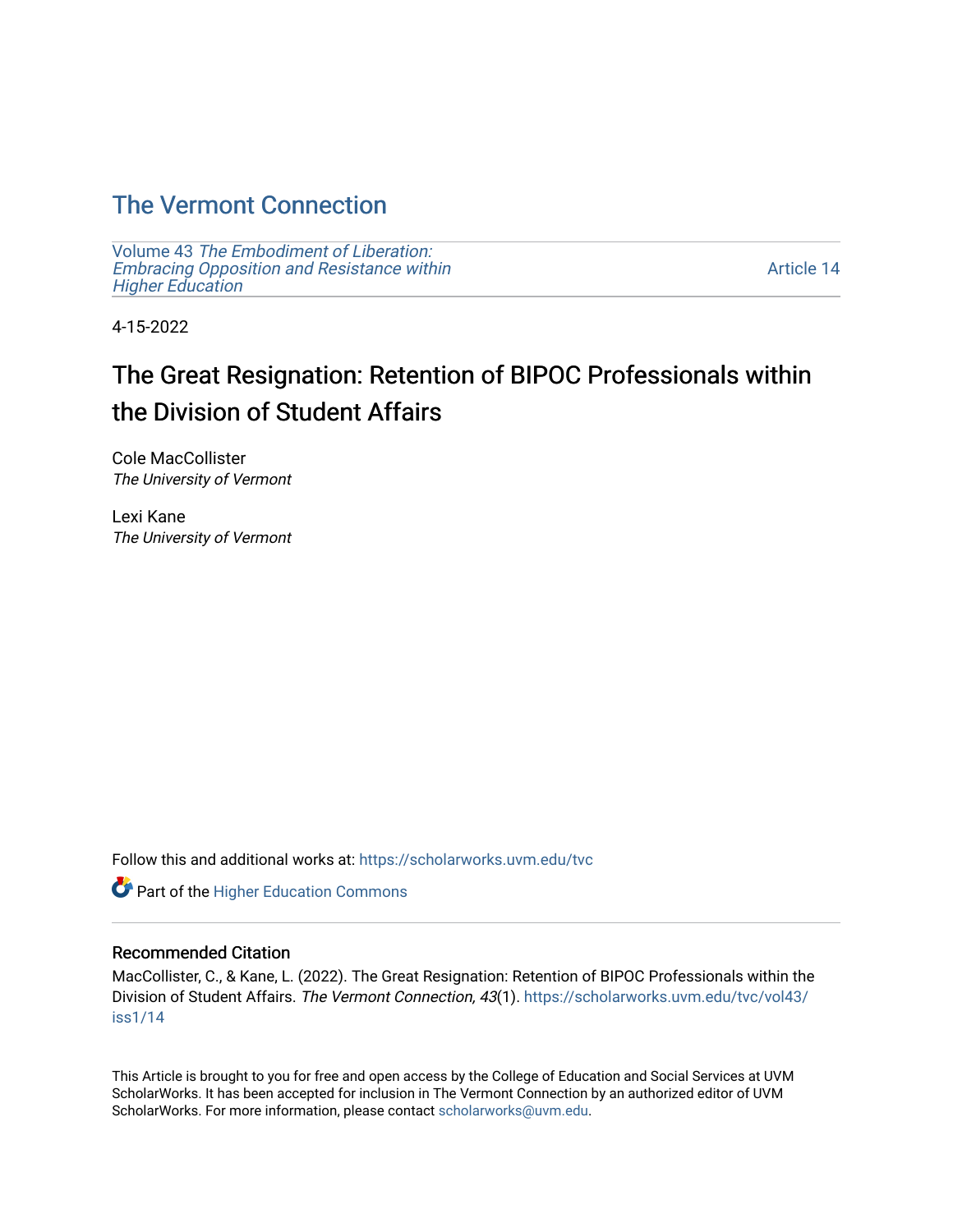## Race and Retention in the Division of Student Affairs

Cole MacCollister & Lexi Kane

\$*rough our topic of "*\$*e Great Resignation: Race and Retention of BIPOC Sta*" *within the Division of Student*  Affairs" we hope to better understand how the racial identi*ties of student a*"*airs practitioners impact their professional experience. We decided to execute this project by sending out a questionnaire to current, and past professional staff at UVM who identify as BIPOC (Black, Indigenous, Person Of Color). Each questionnaire was tailored with questions that could pro*v*ide us with a clearer insight into the experience of these professionals, while maintaining their privacy and honoring their stories. We gave professionals options regarding what level of anonymity they would like while participating in the survey in order to pro*v*ide them with a safe space to share any impactful experiences that they may not feel comfortable sharing otherwise.*

Through this exploration, we hope to achieve a clearer understanding of how student affairs practitioners' racial identities have impacted their professional experiences. We hope to gain insight from people who are currently in The University of Vermont's division, those who have departed from the division, and those who are contemplating leaving their role. Through the analysis of resources such as statistical data as well as qualitative research, we aim to have a clearer idea of the relationship between race and retention in the Division of Student A"airs.

Lexi Kane (she/her) is a M.Ed. candidate in the University of Vermont Higher Education and Student *A*"*airs program. Lexi grew up in North Kingstown, Rhode Island, and holds a B.A. in Drama with minors in Musical* \$*eatre, English, and Public Relations* !*om Hofstra University. She hopes to challenge her audiences to dream big and challenge the present.*

*Cole J. MacCollister (he/him) is an M.Ed. candidate in The University of Vermont's Higher Education and Student A*"*airs program. He grew up in Byng, Oklahoma and holds a B.B.A. in Human Resource Management* !*om the University of Central Oklahoma. Cole hopes to inspire others to live in joy and authenticity."*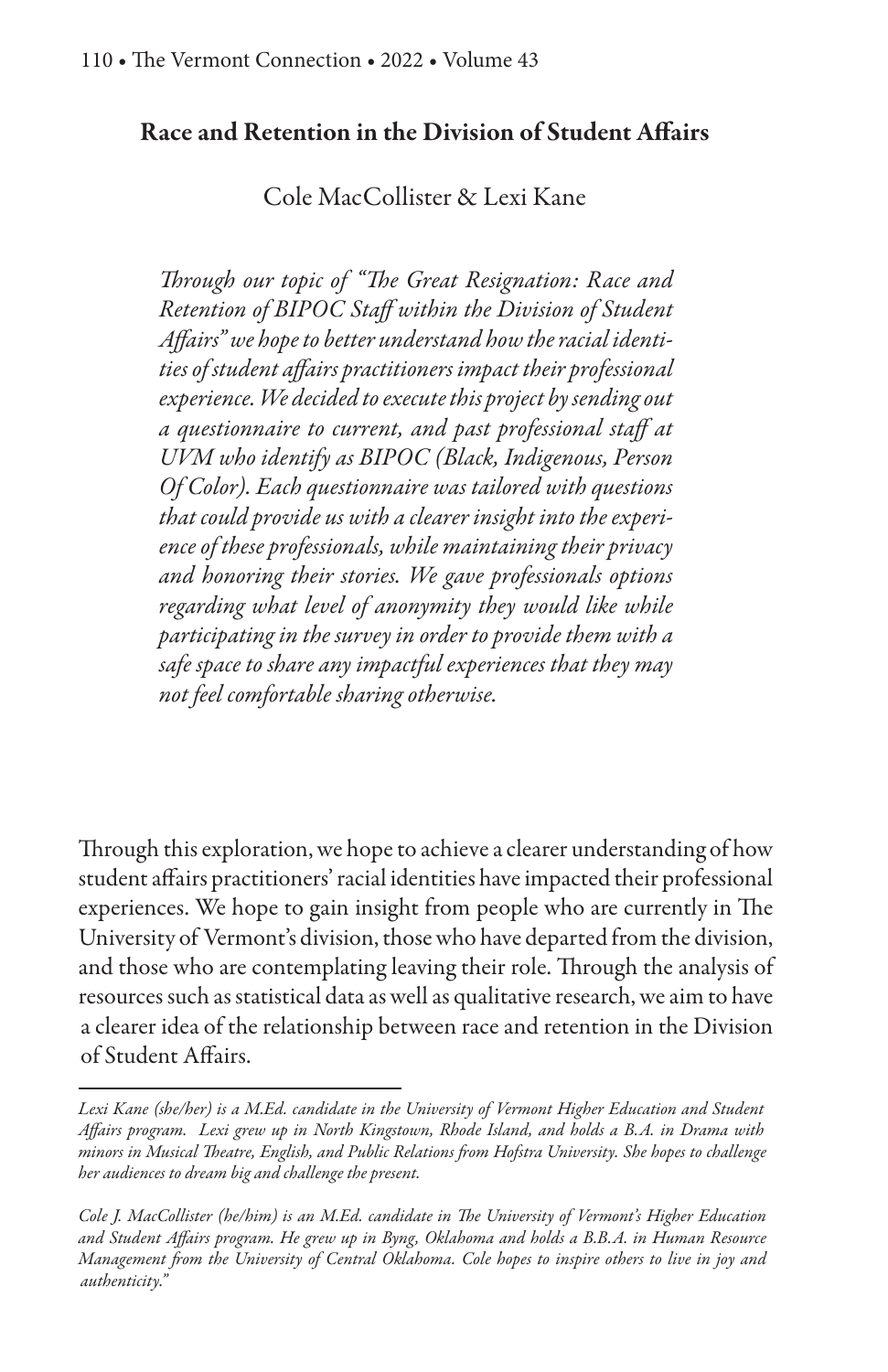1: The topic of "Race and Retention in the Division of Student Affairs" appealed to me because I want to gain a greater understanding of how the structure, operations, or culture of the department can affect a BIPOC professional, and how I can attempt to remedy these problems or at least bring attention to them. I especially want to understand how their experience has been at The University of Vermont, since UVM is not the most diverse in terms of racial identity. Since I identify as a cisgender white male, I know my experience in the division has been different from that of BIPOC professionals, and think that I can benefit tremendously from this project as well as become a better advocate for my BIPOC colleagues. I believe that by researching this topic and learning from the personal experiences of BIPOC practitioners who were in the field, or are still currently serving in the field, I can better marry my research with first hand experiences and work towards making this division a more equitable and supportive environment for all people.

2: After much thought and consideration, this topic is one that stood out to me the most in terms of needing to be addressed on a larger scale. As a BIPOC student who works within the Division of Student Affairs, I have been seeing many BIPOC individuals leaving the university altogether. For example, my current supervisor, Cristina Vega, is leaving the university this week, and she is one of many BIPOC individuals who has made the decision to leave. I have also talked to other BIPOC individuals within my division who are contemplating if it is worth staying in a place that doesn't create the best working environments for people of color. I have taken note that some BIPOC individuals have remained within the institution for quite some time. I would love to explore more about what drives these particular practitioners to stay, or if it is only a matter of time before they leave as well. As someone who picked the institution because it felt diverse and like it aligned with my identities, I am feeling my circle of BIPOC professionals getting smaller and smaller. I would like to determine why race and retention are linked in student affairs, especially within the University of Vermont, and why the spaces that have already been created for BIPOC individuals are not serving them well.

## General Questions for Form:

- Where did you obtain your undergraduate degree?
- Where did you obtain your graduate degree?
- Did the geographic location of the institution affect your decision to work/study there?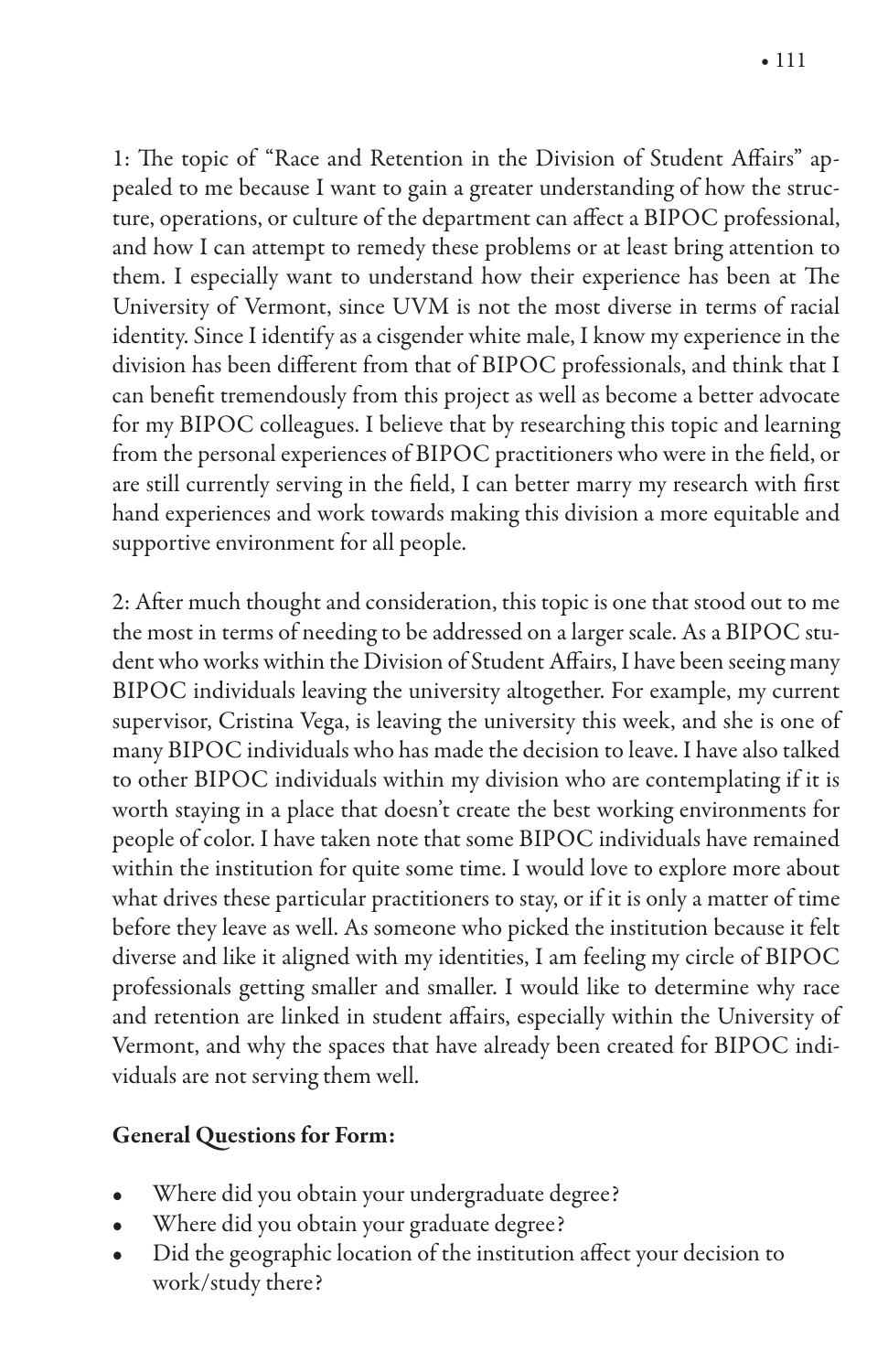- What department/field of student affairs do you currently work in?
	- What position do you hold within the department?
	- How long have you been in this current position?
	- What departments have you been a part of and what positions have you held in the past?
- What affinity spaces/resources are offered to you as a BIPOC professional at UVM?

## Yes or No HR Retention Questions:

- Do you feel like you are reaching your full potential in your current position? Please explain.
- Have you had any opportunities for advancement in your current position?
- Do you feel valued for the work you do? Please explain.

## Open-Ended Questions:

- Why did you choose to work at The University of Vermont?
- How would you describe the dynamic of your office from your perspective as a BIPOC professional?
- Would you encourage a BIPOC colleague to work at this institution? Please elaborate.

## Leaving Questions

- What influenced your decision to leave your previous position and why?
- If your decision to leave was influenced by the institution itself, what do you wish UVM had done differently?
- If you were on the fence about leaving, were there certain things that would have enticed you to stay?
- Audre Lord said: "For the master's tools will never dismantle the master's house. They may allow us temporarily to beat him at his own game, but they will never enable us to bring about genuine change." What are your thoughts about this particular quotation?
- What kind of feedback did you receive from your supervisor? If so, did it affect your decision to leave the institution?
- Can you describe to us your relationship/s with former supervisors and if it influenced your overall work experience?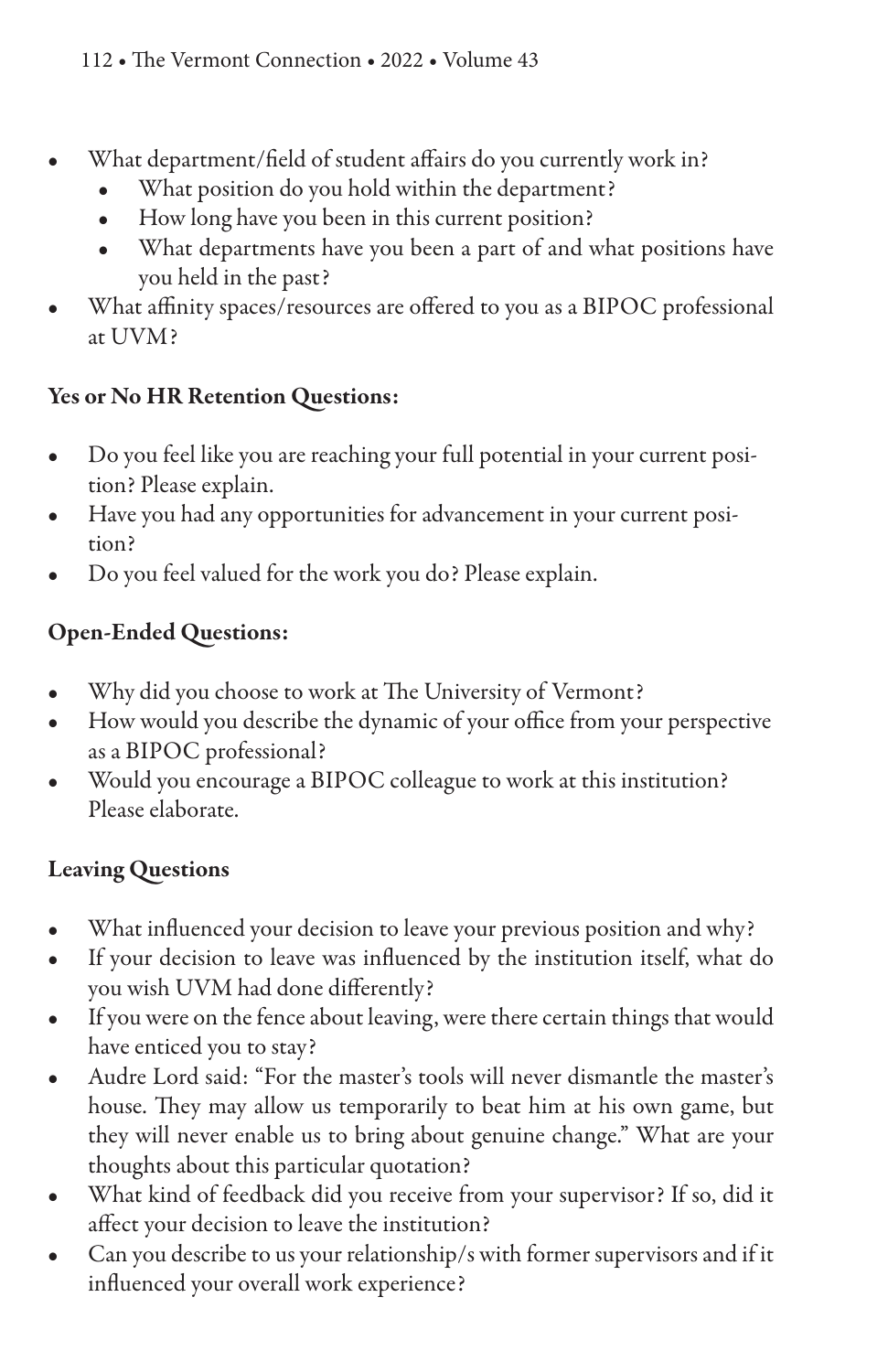• Did you obtain a job at a different institution? If so, what are some qualities that drew you to apply for that position?

#### Overview of Research Method

Through our topic of "Race and Retention of BIPOC Staff within the Division of Student Affairs at The University of Vermont" we hope to better understand how the racial identities of student affairs practitioners impact their professional experience. We decided to execute this project by sending out a questionnaire to current, and past professional staff at UVM who identify as BIPOC (Black, Indigenous, Person Of Color). Each questionnaire was tailored with questions that could provide us with a clearer insight into the experience of these professionals, while maintaining their privacy and honoring their stories. We gave professionals options regarding what level of anonymity they would like while participating in the survey in order to provide them with a safe space to share any impactful experiences that they may not feel comfortable sharing otherwise.

For both current and past staff, we chose to ask questions like, "How would you describe the dynamic of your office from your perspective as a BIPOC professional?" and "Would you encourage a BIPOC colleague to work at this institution?" We wanted to give all professionals a chance to explain the ways in which they felt supported in their role, and if there were any opportunities for advancement in their position. We also asked if they felt valued for the work that they did, and invited them to elaborate on why or why not. These questions were chosen because we wanted to give each participant a chance to share their personal opinions regarding the university and how their racial identity has impacted their experience at UVM.

There were additional questions for past staff that allowed us to observe the circumstances surrounding their departure from UVM. Some of these questions included, "What influenced you to leave your position and why?" and "Was your decision to leave in#uenced by the institution itself ? If so, what do you wish UVM had done differently?" The answers to the questions gave us a clearer picture of why individuals chose to leave the university, what influenced their decision, and how they have adjusted since their departure.

#### Analysis of Data from Current Staff Members

First, it must be acknowledged that only two current staff members have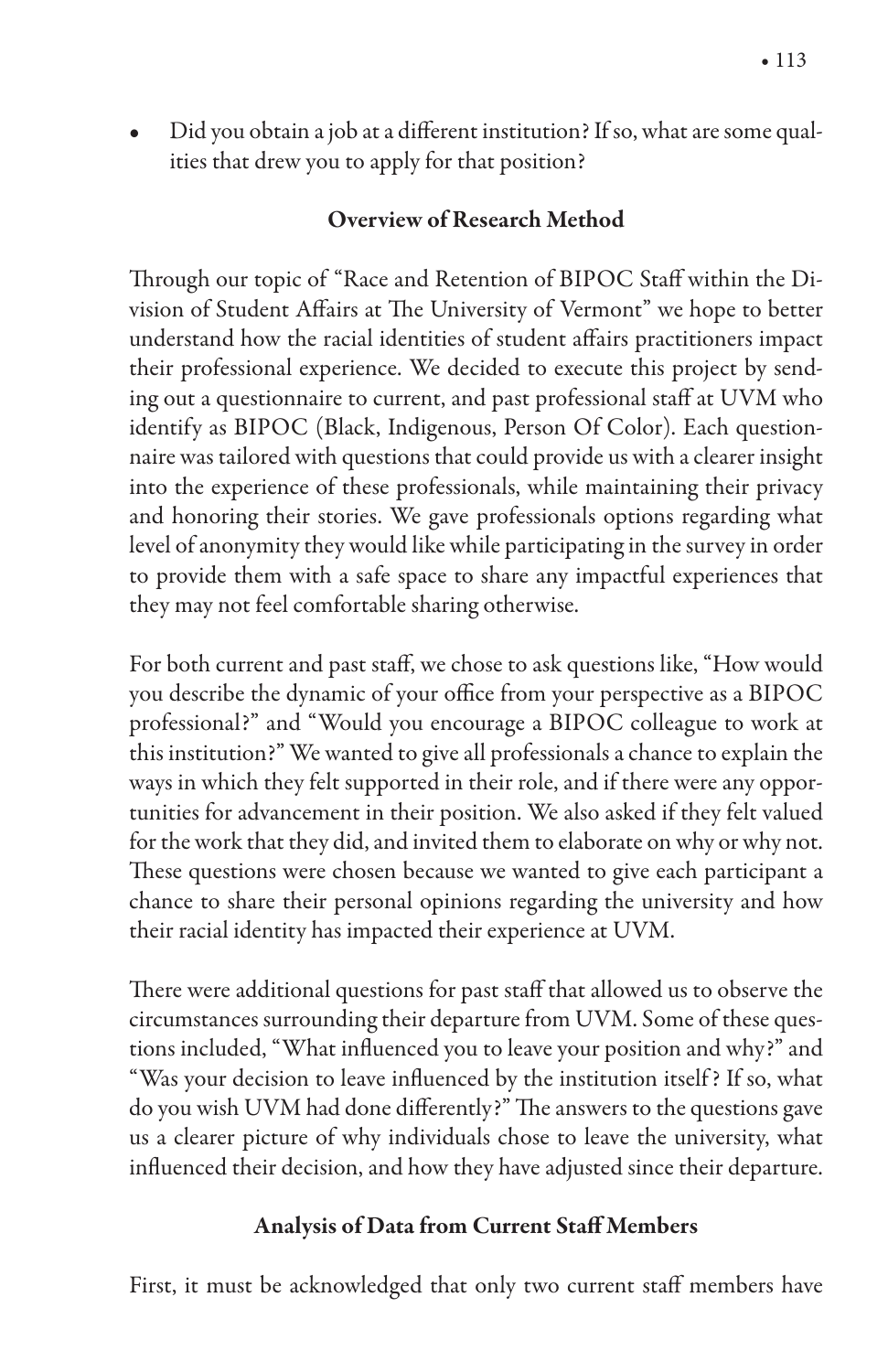participated in the survey, which restricts our data. However, we value the information that we did get from the two participants, and their answers are very insightful as to how they navigate The University of Vermont as a BIPOC professional. It should also be addressed that both participants have been with the university between three months to two years, so their experiences are very much attributed to the current climate of UVM.

Both professionals shared that they were offered affinity spaces/resources for BIPOC staff, such as the ALANA (Asian-American, Latino, African-American & Native American) Coalition. Outside of this organization, participants noted that a few organizations hold safe spaces for BIPOC employees of the university. When asked if they were reaching their full potential in their current position, results were somewhat positive. One participant noted that they feel partially supported, but feel as if their work is, "disrespected, disregarded, or even undermined [by upper level administration]."

When asked exploration questions (questions meant to spark personal re flection) participants were very vocal in their feelings toward the university and the departments that they work in. The leadership in their office was a notable reason for why they chose UVM in the first place, but that leadership has since departed from the university. Participants expressed that colleagues were more interested in performative allyship and fake progressiveness rather than true solidarity with professionals of color. It is also important to note that while one participant would encourage a BIPOC colleague to work in their department, both participants said that they would discourage a BIPOC colleague from working for UVM in general. This was impactful to our understanding of the data because it suggests that certain departments within The University of Vermont are supportive/positive work environments for BIPOC staff, but the institution itself is not seen as a great place to work if one is a person of color.

## Analysis of Data from Past Staff Members

In looking at the responses from past staff members, there are some limitations to discuss at this point in the data collection. There are two responses thus far, which limits the scope at which we can analyze the data. Our first past staff member had left the university on good terms and before the rise in racial tension occurred at UVM. This is important to note because many of the other participants interviewed through the process have been here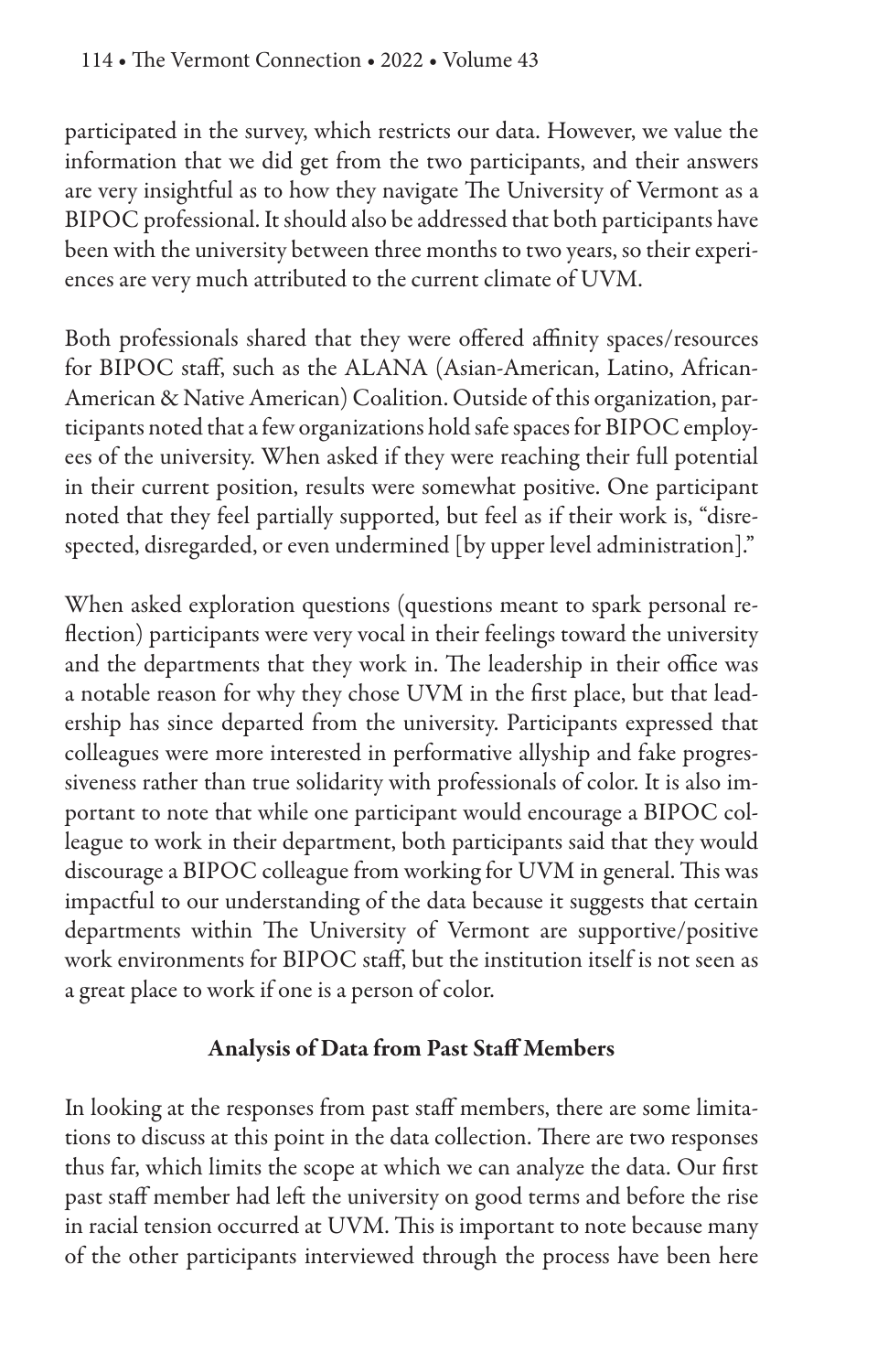throughout the pandemic and administrative transitions. The second past staff member was employed more recently, and has more current experience working in this particular climate. It is interesting that in doing these studies, there were differing responses to some of the same questions. These limitations will help to inform our perception of the topic and how this topic has affected past staff members of UVM.

In asking general questions about their background, it was interesting to see that one participant was motivated to move to Vermont not because of the geographic location, but because of the job opportunity. This was also evident in the participant's decision to choose a master's program, which was based on the assistantship offered. This is a stark contrast to the other past staff member, who noted that the "areas in which I studied, negatively impacted me and my studies. I found that some of the knowledge that was in those spaces were meant to coddle white individuals". During their time at UVM, the first participant cited that there were numerous opportunities offered to BIPOC professionals, such as "WOC (women of color), POC (people of color), space in my office". From current institutional knowledge, not many of these spaces are still offered, especially within the office that has been mentioned within the participant's answer.

Within the retention questions, the first participant's answers were quite short, and did not give as much detail as hoped for. The participant did have opportunities for advancement, but only in pay. It raises the question of whether there were even opportunities for them to advance in the field they worked in, or if this was the end of advancement for the field. From prior knowledge and understanding, the position this individual was in was a dead-end, meaning that they could not advance further in the field. It is also intriguing that the candidate wrote they "felt that my voice mattered in the majority of the spaces and that I was asked for my thoughts". Compared to the results found in the survey for current staff members, this seems to be a positive experience and deserved recognition and validation for the work being done.

A stark contrast is seen in the second participant's answers, who noted their supervisor's positionality "was not easy for my growth as a student affairs professional". In talking about feeling valued for their work, the participant noted, that "I don't believe so. I found that white professionals will continue to exploit their grads of color". This stood out to us as a very different climate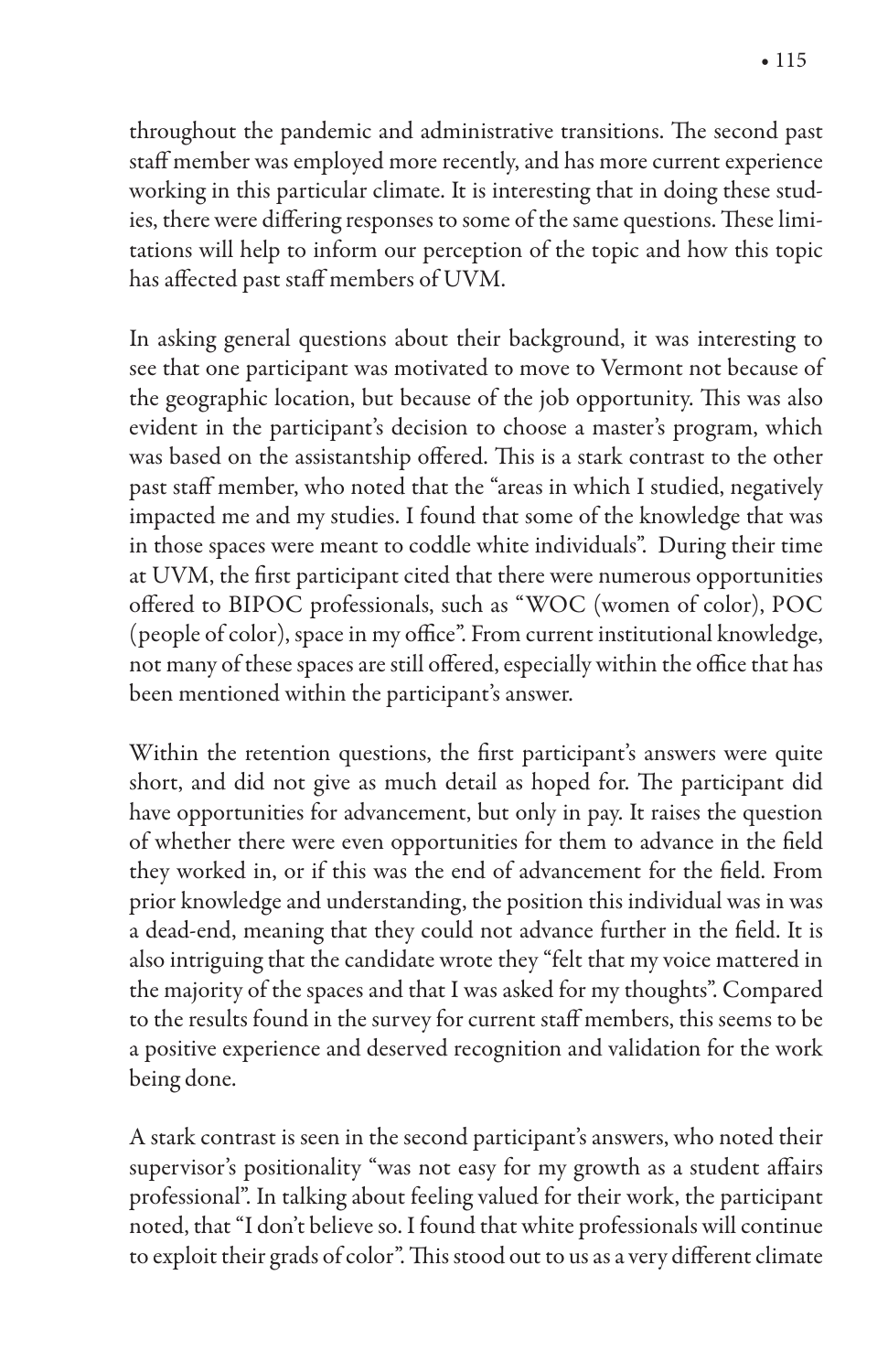from the one that was relayed to us previously by the other participant, and shows that during a short time period, a lot can change within an institution.

If given the opportunity to speak with the first participant further, it would be interesting to find out more of the why behind their answers. The participant answered some questions saying "This is more of a conversation", or "This is a conversation. I don't have time to write this essay :)". Although the questions posed seemed simple and succinct enough to answer efficiently, it brings into question the scope of the question being posed by the investigators. In the future, it will be important to tighten the scope of the question more and make it easier to answer succinctly.

One answer that shed some perspective on the topic was the response to the question, "How would you describe the dynamic of your office from your perspective as a BIPOC professional?" The participant wrote, "One of my supervisors struggled to supervise BIPOC, the other named the struggles and really was a great listener. The second knew they were not perfect but tried really hard not to do harm and apologized when harm occurred. At times I worked with 50% BIPOC in my office, it was wonderful,". This participant gave a new perspective to this aspect of working within the Division of Student Affairs, and provided a positive experience to the supervision that was being given. It is also important that the second supervisor recognized where their positionality and identity may have a lapse in supervision, but attempted to not further the harm that could be done. In contrast, the second participant noted that the dynamic was "a pretty chaotic one" and that it "didn't feel like a safe space for me". Again, it important to note the lapse in time and how a specific office can either retain or lose their BIPOC professionals very quickly within an institution.

In analyzing the exit questions, the first participant provided the response that the decision to leave was due to a "wonderful opportunity, closer to home!" The individual found the opportunity for advancement within their field and chose to leave when they could not advance further in their role. When posed a similar question about a position at a different institution, the second participant said that "the qualities that drew me to apply was the following items" 1. Residential curriculum, 2. My supervisor being women of color, 3. Student staff of color in the department, and 4. Location". In posing Audre Lord's quotation about a master's tools not being able to dis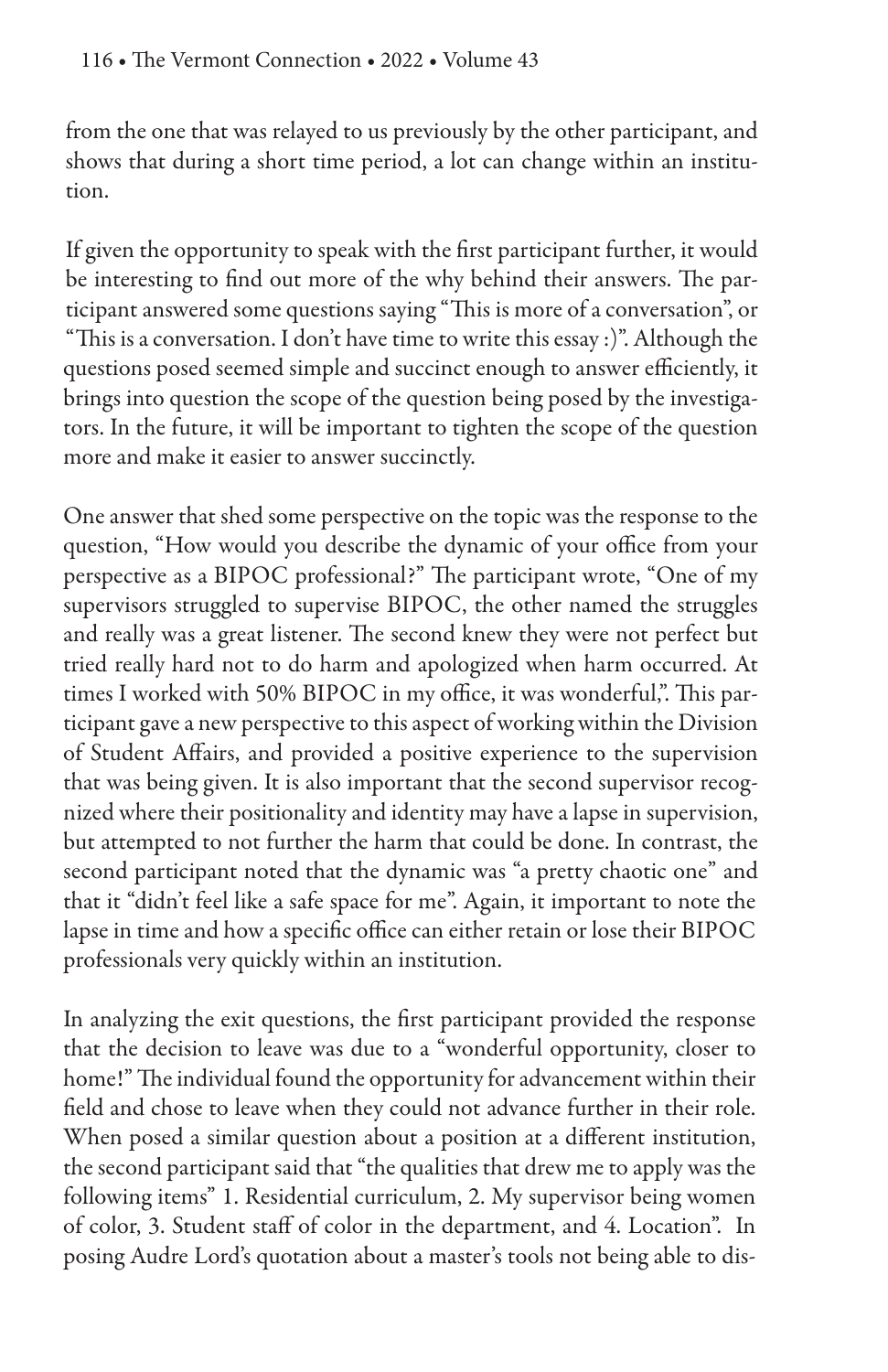mantle the home, the first participant noted "I was able to make change at UVM, change that stuck. I was privileged to create a team and a program that became nationally well known. UVM helped me find my values, create so much and is in my heart even today (even if it feels and looks different today),". In being somewhat removed since their time at UVM, it speaks volumes to see that some of the program elements that this individual created are still being implemented and utilized today. It has been crucial to look at the difference in answers and how the passage of time, however short, can affect BIPOC professionals' experiences within the same work environment.

#### **Thematic Summary**

The themes we have identified after collecting data from the survey are invisibility, lack of structure and support for BIPOC individuals, performative actions, and assimilation. Many of these themes were also demonstrated in the presentation that Amer Ahmed gave to our Social Justice and Inclusion class. Through further exploration of the presented themes and direct quotations, we hope to draw more conclusions and present possible solutions to this growing problem.

#### Core Story & Themes

#### Theme 1: Invisibility

Participant A: "...I feel that much of what we try to do is combated by upper level administration who are not on the ground doing the work and who do NOT trust the capabilities of our department and our staff members. We bring the MOST diversity and do some of the HARDEST work here....and are often disrespected, disregarded, or even undermined."

Participant D: (Did you feel valued in the work you did) "I don't believe so. I found that white professionals will continue to exploit their grads of color, their ideas will be continued to be taken, their needs/concerns will always continue to be pushed aside."

Summary: Staff members are not feeling recognized for the value and hard work that they bring to the institution. Amer Ahmed had brought some great points to our discussion in which he said, "Are we supporting and harnessing who they are, their identities, and their experiences, or are we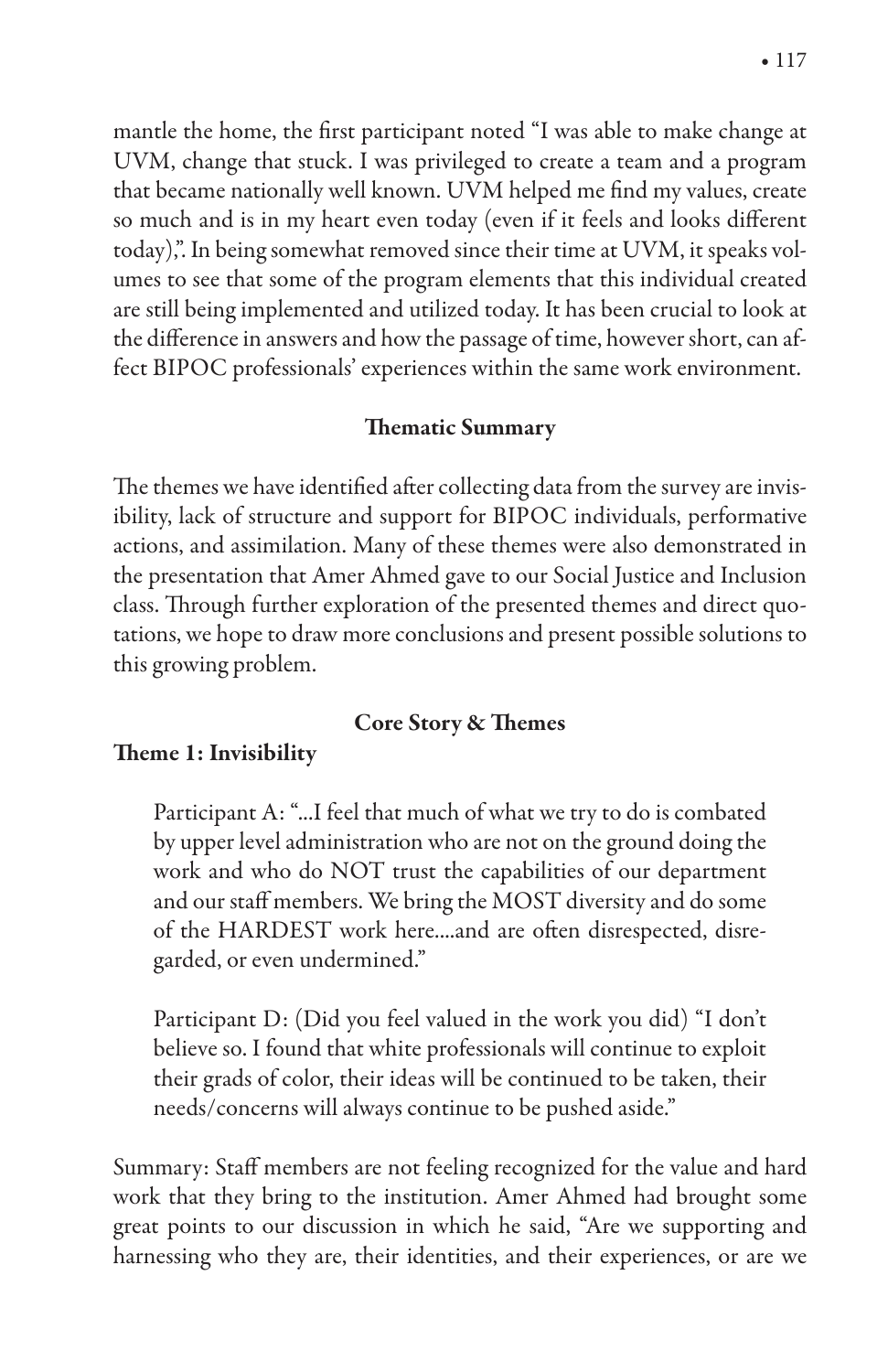devaluing and marginalizing them?" In recognizing that the latter is happening, there should be a system in place to elevate these marginalized and underrepresented voices.

## Theme 2: Lack of Structure/Support for BIPOC Professionals

Participant B: "Yes, the body of work I complete is valued, however, no matter how good my work is, I feel unsupported when my current direct supervisor lacks the knowledge that I currently attain to advance the department forward in the direction in which the university wants to go. Rather than having a partner that advances the department forward, I am having to do my work and consistently close the gap of their "learning curve."

Participant D: "Counseling Services was my only resource"

Summary: Staff members feel as if there is a lack of support for BIPOC professionals. In respect to work life, staff members felt as if leadership did not value their vision or knowledge surrounding ways to advance the department's mission. They felt as if they have to do not only the work expected of them, but support leadership in their work also because they are still "learning" what direction the university is heading in. Outside of the functions of their job, staff noted Counseling Services as their only means of support for their experience as a BIPOC professional.

## Theme 3: Performative Actions by Administration and Staff

Participant B: "Performative. Many people within the department have learned the DEI language to talk the talk, but they do not walk the walk, because their actions still centers whiteness and white supremacy culture. There is a lot of platitudes being spit around especially at the top. If anything the work being done is perceived not to be done to uplift BIPOC voices, but rather to allow themselves to feel good about themselves. They are not doing the work to change policy to be more equitable, but rather upholding it. Yet, when BI-POC professional do the work, they are labeled as unprofessional by both the staff and students. In order to survive, BIPOC staff need to sound "professional" by ensuring they appear "safe" by their white colleagues."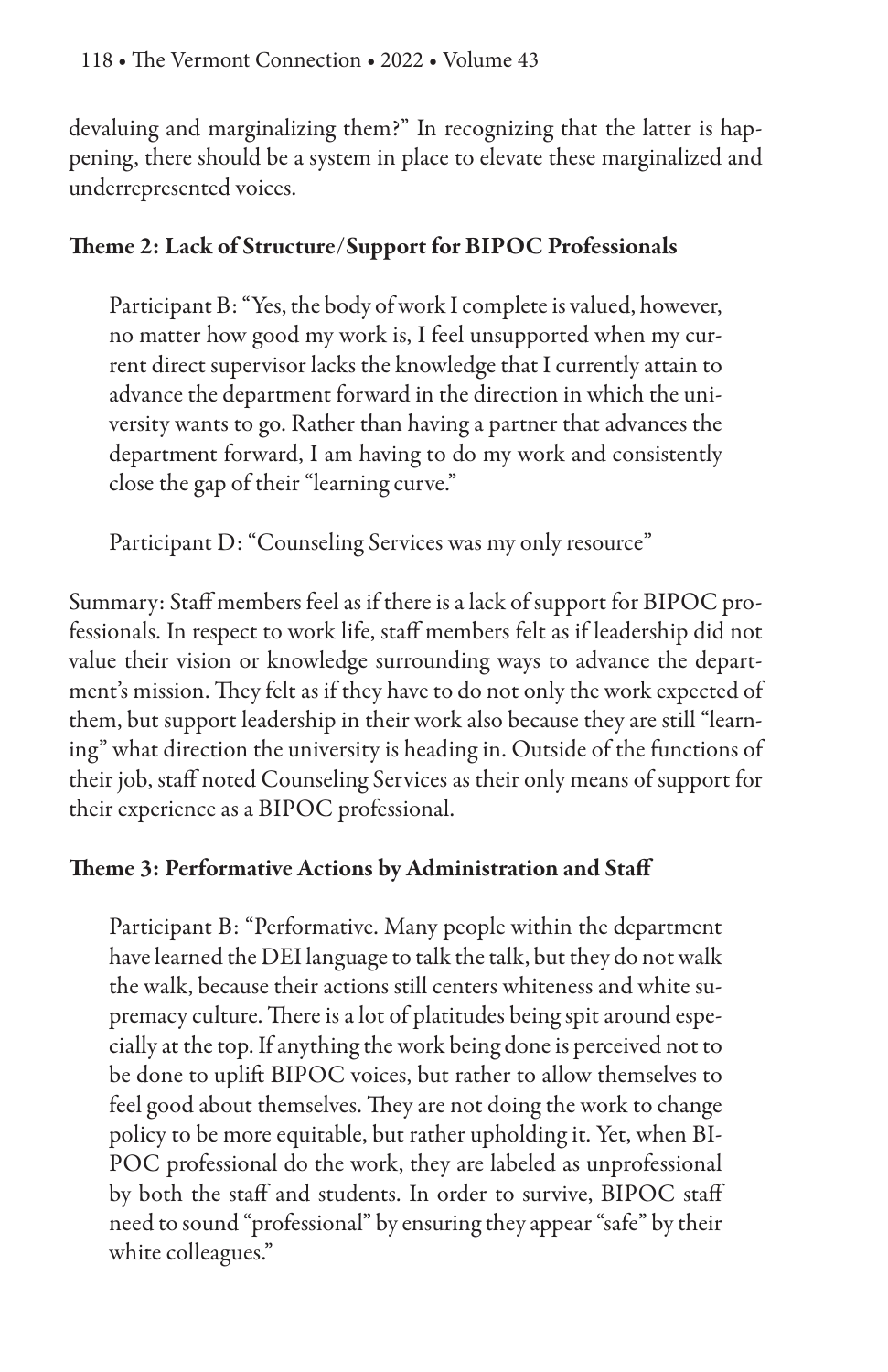Participant B: Absolutely not. The amount of fake progressiveness on this campus is unreal. I'd rather be on a campus where I know someone is racist because at least I know how to avoid them. However, here, I am in a field of snakes who present and sound as an ally, but when threatened, resort to their white supremacist ways and their actions demonstrate them turning their backs on the BIPOC community, but publicly claiming they are in solidarity with us.

In response to geographic location as a factor: "I found that some of the knowledge that was in those spaces were meant to coddle white individuals. It felt like instructors were cushioning traumatic historical events (e.g. "slavery was upsetting"). " - Participant D

Participant D: No, having a white supervisor who was not aware of her whiteness and utilized her white fragility to control her narrative was not easy for and my growth as a student affairs professionals.

Summary: Staff members feel as though their positionality and identities are being used to reach a quota of "diverse staff members", which devalues the aims of student affairs and higher education. They are also noting that white colleagues are playing into the inequitable systems rather than fighting to change them, which perpetuates this harmful culture. These situations also bring to light the idea of code-switching, almost like a chameleon, in which an individual has to adapt to the surroundings that they find themselves in. It does not allow individuals to bring their whole selves, especially to their place of work.

Staff members are also noting that performative actions rather than legitimate actions are harmful in supporting BIPOC individuals. By not actively choosing to support individuals, they are embracing systems of harm that leave individuals feeling alone and hopeless. It also creates tricky systems to navigate in terms of who is actually an ally and who is pretending to be an ally to seem as though they are in good standing. This is especially true for graduate students, who feel as though they have to walk the line of balancing both a student and professional role. Power and positionality also create an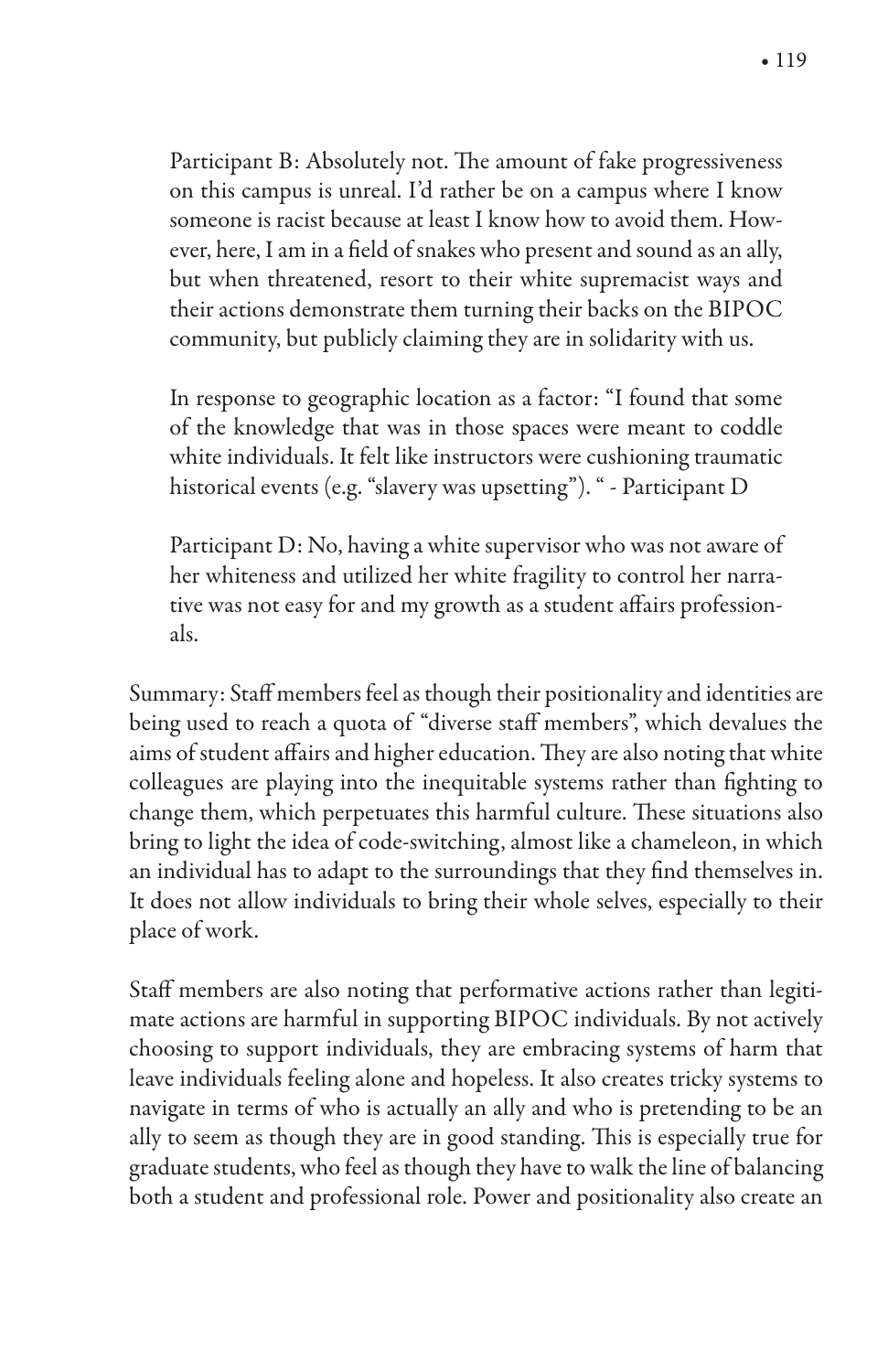added and difficult layer in this situation. There needs to be truth and accountability within the university, which is something that has been lacking for quite some time.

#### Theme 4: Assimilation

Participant A: (Would you encourage a BIPOC colleague to work here?) In this department, YES....anywhere else? NO.

Participant D: "The dynamic was a pretty chaotic one. The department was lead by a Black woman but majority of the department were anti-Black. So as a Black person, it didn't feel like a safe space for me."

Participant D: (Would you encourage a BIPOC colleague to work here?) No, I don't think BIPOC individuals don't truly get to thrive unless sacrificing parts of themselves in order for white people to feel good.

Summary: Staff noted that they would not recommend a BIPOC colleague to work at the university due to them feeling as if they must sacrifice parts of themselves to maintain white comfortability. The concept of code-switching, mentioned previously, applies to this section well and explains how BI-POC practitioners feel as if they must blend in and assimilate with the eurocentric culture of white professionalism. When BIPOC staff cannot show up to work as their authentic selves, they are either forced to code-switch or participate in a space where they do not feel comfortable or valued. When they do not feel comfortable or valued, they choose to leave the institution.

#### Recommendations

In collecting data and speaking with individuals about their experiences at the University of Vermont, we have identified four key recommendations to making and fostering a more inclusive environment for BIPOC staff and administration. These include: create awareness and visibility of BIPOC voices, implement ongoing structure and resources, take concrete actions while recognizing positionality, and reject assimilation. Through these four recommendations, we aim to shed light on how institutions can do better and support those that they have marginalized.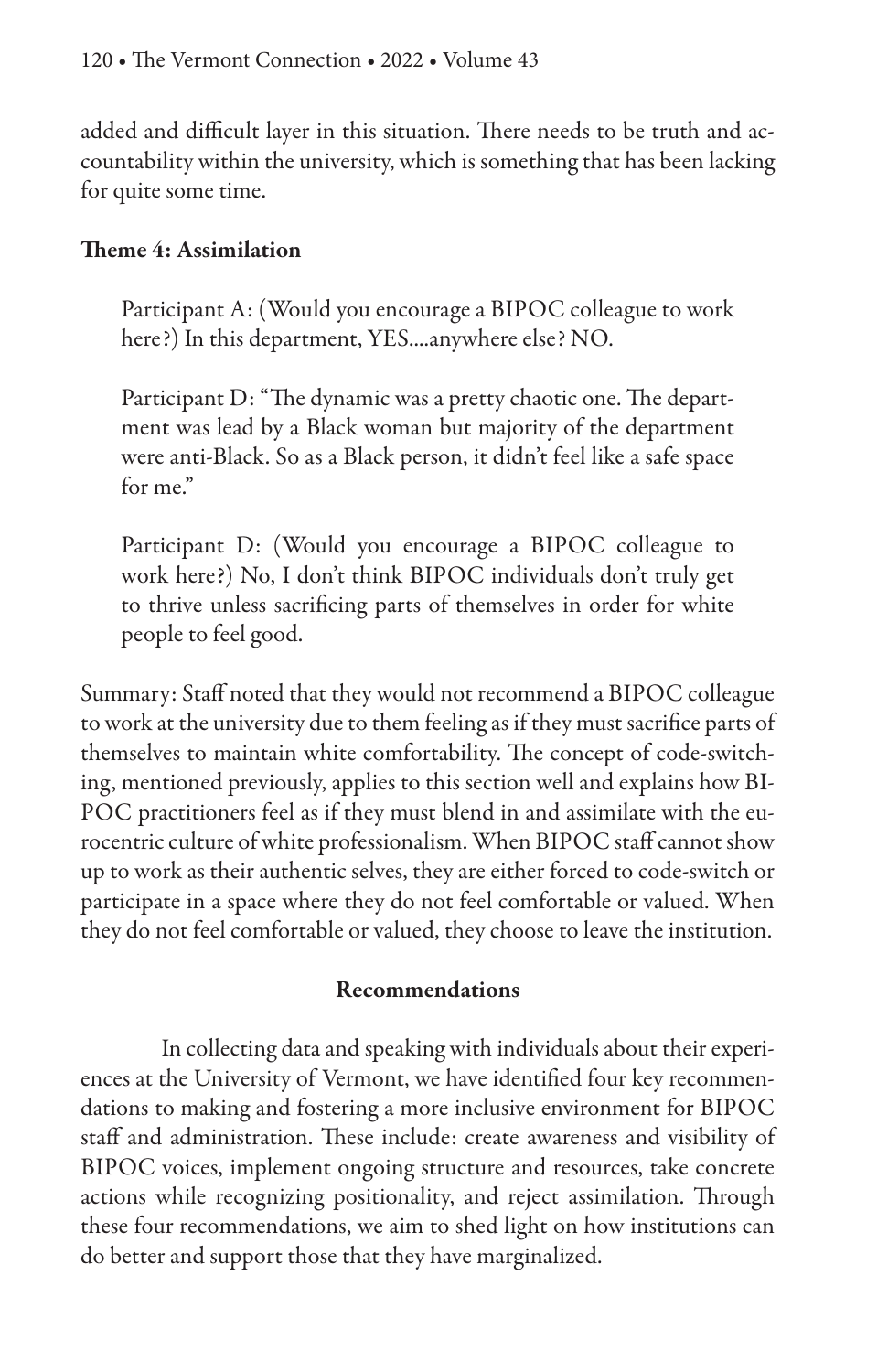## Recommendation 1: Create Awareness and Visibility of BIPOC Voices

The data provided insight into how BIPOC staff felt invisible and disregarded by administration and leadership within their department. Participants in the survey noted that they felt much of their work was being overlooked by upper level administrators, that their supervisors were not aware of how their positionality affected their supervision style, and that their needs and concerns were consistently pushed aside. To combat this, leadership can begin recognizing the value of BIPOC voices in meetings, projects, and collaborations across campus partners (Kasalak, 2019). BIPOC individuals should not be hired to reach diversity quotas, but to bring diverse perspectives and solutions to problems within the department (Kasalak, 2019).

Isolation is an issue that arises when BIPOC staff are overlooked in decisionmaking processes. When BIPOC staff are made to feel as if their opinions or voices do not matter, then they are likely to leave the institution to find a more inclusive workplace environment (Kasalak, 2019). Institutions should implement spaces where BIPOC staff can give constructive feedback to supervisors and administrators regarding their experience as a professional of color.

#### Recommendation 2: Implement Ongoing Structure and Resources

Data shows that participants were unable to create change within respective departments due to the "lack of advancement" by higher supervision. BIPOC professionals were often left behind and meant to create their own support while not receiving any from their built-in support system. Their visions were also unsupported when brought to higher supervision, possibly because of their positionality as well as the positionality of the supervisor(s). It is also important to note that resources were not provided for individuals from the onset, and that counseling services were the suggested support for having to lessen the gap between professionals. In acknowledging these resources, one can draw the conclusion that little to nothing is being done to support BIPOC professionals both inside and outside of the workplace. They are tasked with having to find and create their own support without the help of others.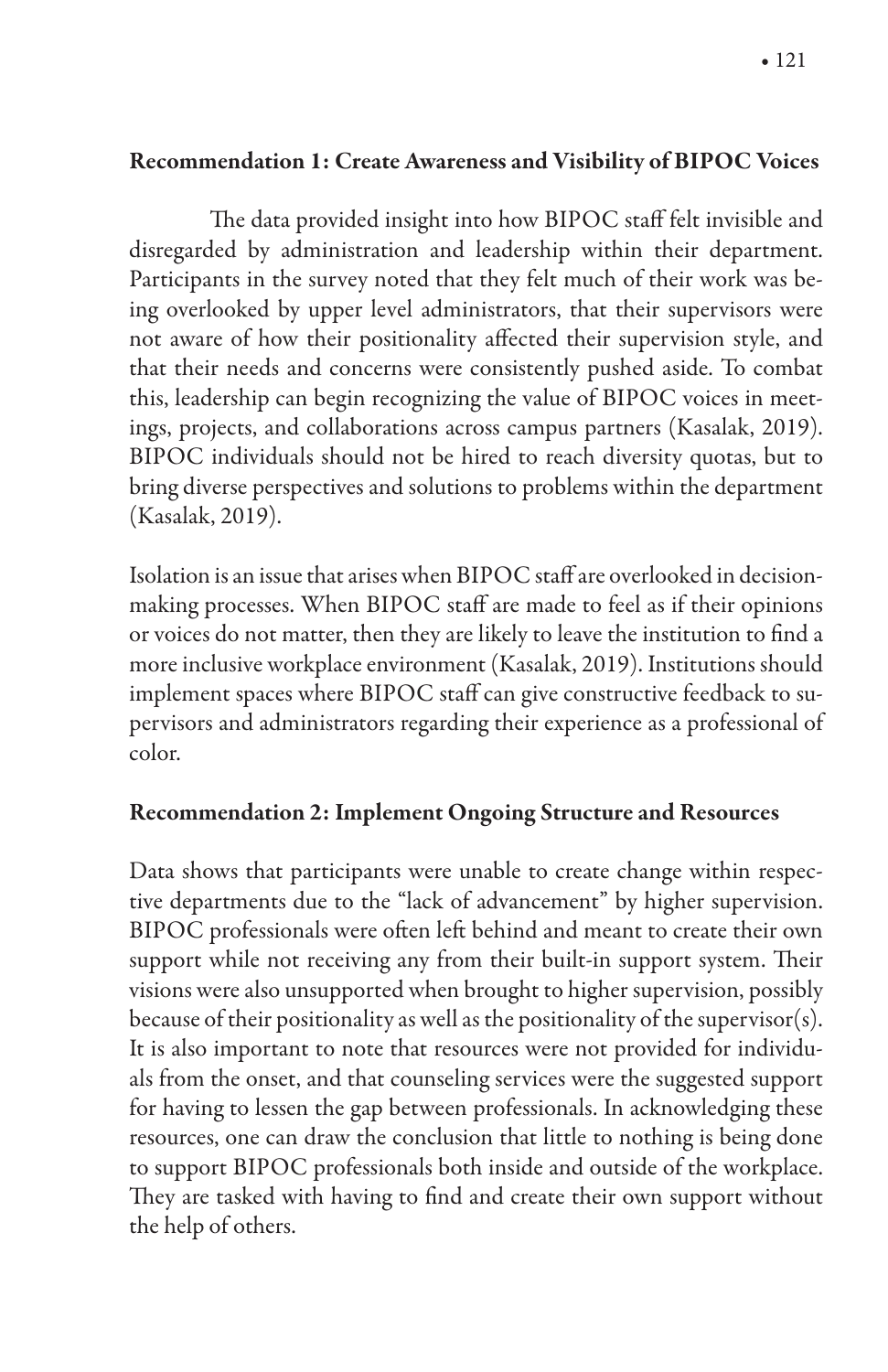From this theme, we recommend that the institution implement an ongoing structure and wealth of resources that can be accessible to professionals at any point in time. The word ongoing is also key in this recommendation because the structure and resources cannot be implemented only once; it needs to be a continuous process of striving to do better and provide better. Kasalak (2019) notes in their article that mutual support is also something to be achieved and that by creating affinity spaces or support groups, a ground level of trust and understanding can be fostered within the professional workplace. The author also noted that by not striving to create these spaces, individuals would be tasked with implementing them on their own "as a means of survival" (Kasalak, 2019). Institutions should not leave BI-POC professionals without support, but rather should be implementing these spaces that can, in return, provide good work for the institution. By not supporting individuals completely, it could have a negative effect on retention and create overall burnout. This recommendation leads into the next: take concrete actions while recognizing positionality.

## Recommendation 3: Take Concrete Actions while Recognizing Positionality

In further analysis of the data, participants claimed that the institution is "performative" and perpetuated "fake progressiveness". In unpacking these words, it is important to realize that the campus climate has a large impact on how BIPOC individuals view and conceptualize the institution. Kasalak (2019) notes in their own findings that how long an individual has remained at the institution can have an impact on the overall view as well. If an individual has been there for a short amount of time, maybe less than a year, then they are more likely to view the institution in an inviting light whereas anything beyond that year-point can be viewed in a harsh and negative perception.

The positionality of the supervision or higher administration can also play a role in a BIPOC individual's perception of the institution. One participant noted that "having a white supervisor who was not aware of her whiteness and utilized her white fragility to control her narrative was not easy for and my growth as a student affairs professional." These moments can have harmful repercussions on the BIPOC individual and force them to navigate further situations differently (Kasalak, 2019). For example, Kasalak (2019) notes that in trying to navigate institutions safely, the individual would have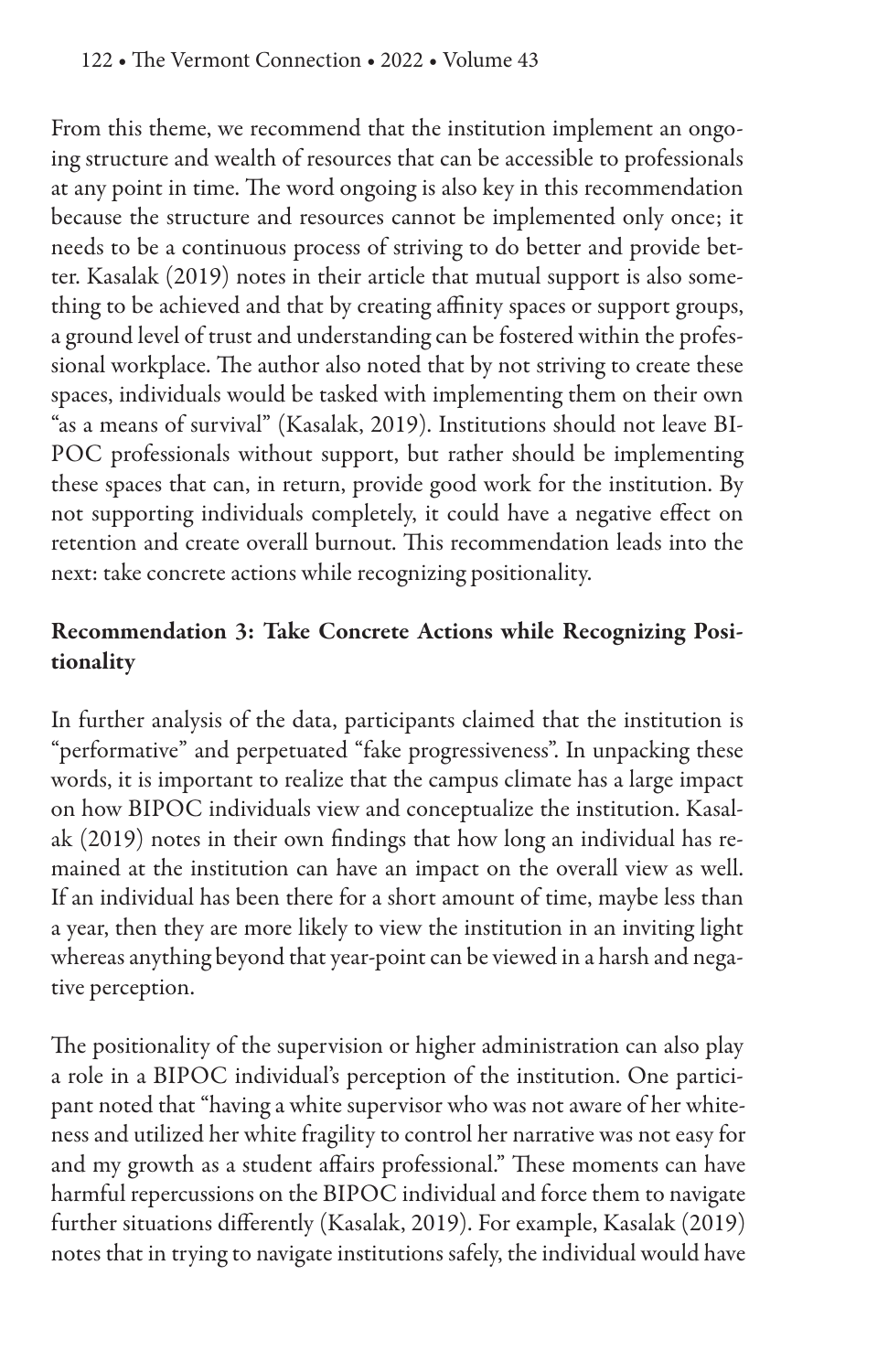to determine if their "negative racial experiences were worth the physical or mental sacrifice.". Individuals should not have to choose which battles to fight and should instead be supported in their pursuit of higher professionalism.

In reflecting on both of these findings, this institution needs to do better in actively striving towards equity and social justice rather than producing performative media to satisfy the discussion. One way that this can happen is in financial reparations to the affected individuals for the harm that has been caused. It shows an active step towards trying to fix the gap between the victims and the perpetrators. Recognizing positionality is also important in this case because individuals need to recognize that taking up space and causing harm towards BIPOC individuals can ruin their perception of the campus as well as affect retention rates. Another example could be to let BIPOC individuals take more days off of work for either mental health reasons or to advance their professional development. Professional development should be emphasized more as well to create better opportunities for individuals to succeed in this environment. By creating more space for these individuals, some of the harm that was previously caused can be repaired. This recommendation also allows for the final recommendation to take place: reject assimilation.

## Recommendation 4: Reject Assimilation

Participants in our data collection noted that they felt as if they must sacri fice parts of themselves to maintain white comfortability. BIPOC staff are oftentimes held to higher standards of professionalism compared to their white colleagues (Kasalak, 2019). Due to this, BIPOC staff deal with extra stress and pressure when trying to fulfill everyday work responsibilities (Kasalak, 2019). Recommendations include improving supervision practices to empower BIPOC professionals to show up to work as their authentic selves. Additionally, the workplace environment itself must be transformed to create an inclusive environment where BIPOC professionals feel as if their perspectives are valued, their voices matter, and that they can practice individuality when performing in their role (Kasalak, 2019).

In reference to Recommendation 1, institutions can provide BIPOC staff with space to work and function as their holistic self, rather than codeswitching or hiding parts of their personality/identity to fit into predomi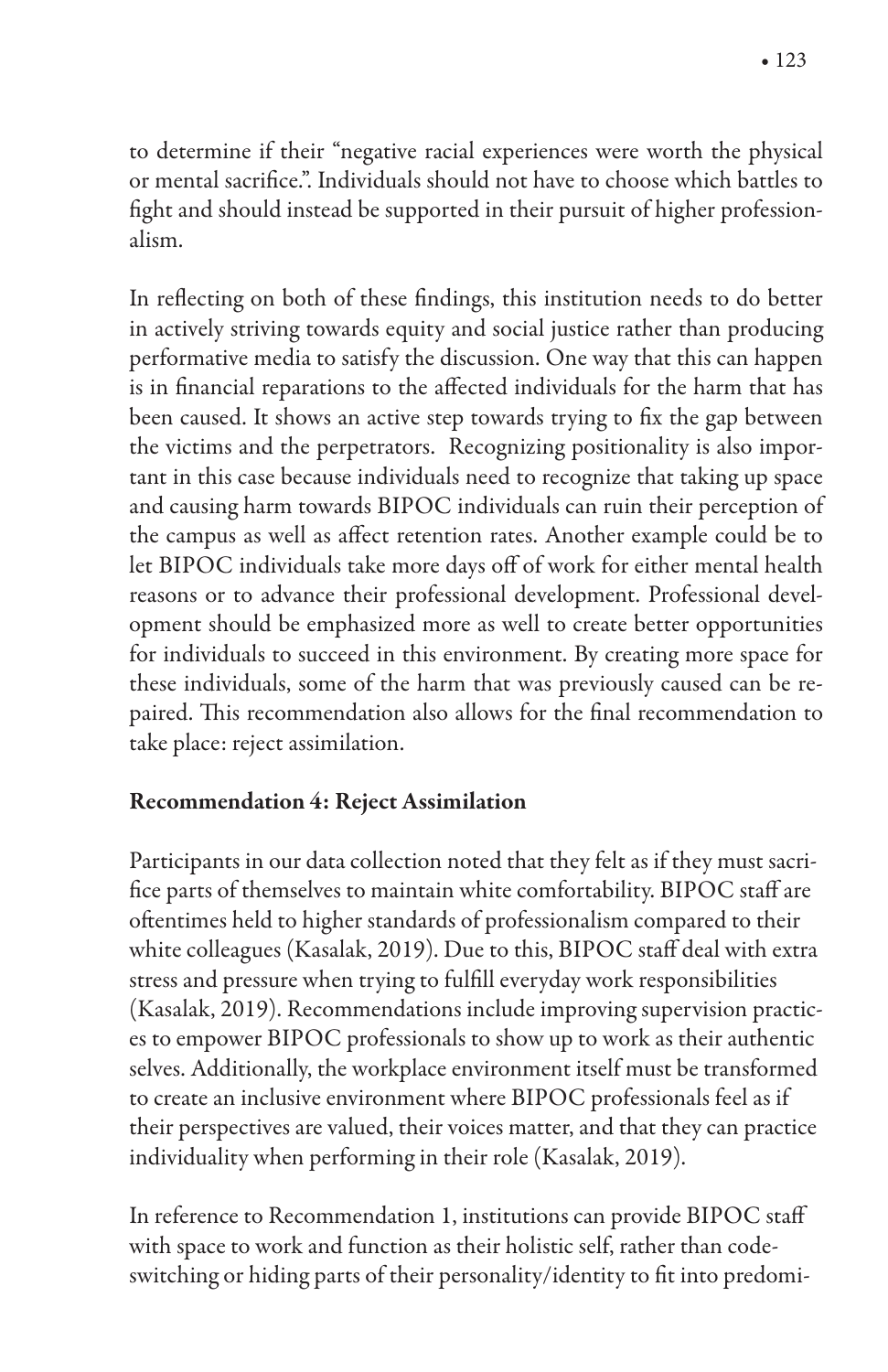nantly white culture (Kasalak, 2019). Giving BIPOC staff an opportunity to share how the institutional environment is falling short of meeting their needs, and taking into account their recommendations for improvements of the workplace culture will help to prevent BIPOC professionals from forced assimilation into eurocentric cultural norms.

## Conclusion

These four recommendations show active steps towards dismantling a culture and system that repeatedly oppresses BIPOC individuals. In doing this research and collecting data, we ourselves are working towards elevating BIPOC voices that were once left in the shadows. Through our work to engage other individuals, we seek to find solutions that benefit all and raise the level of equity we strive towards.